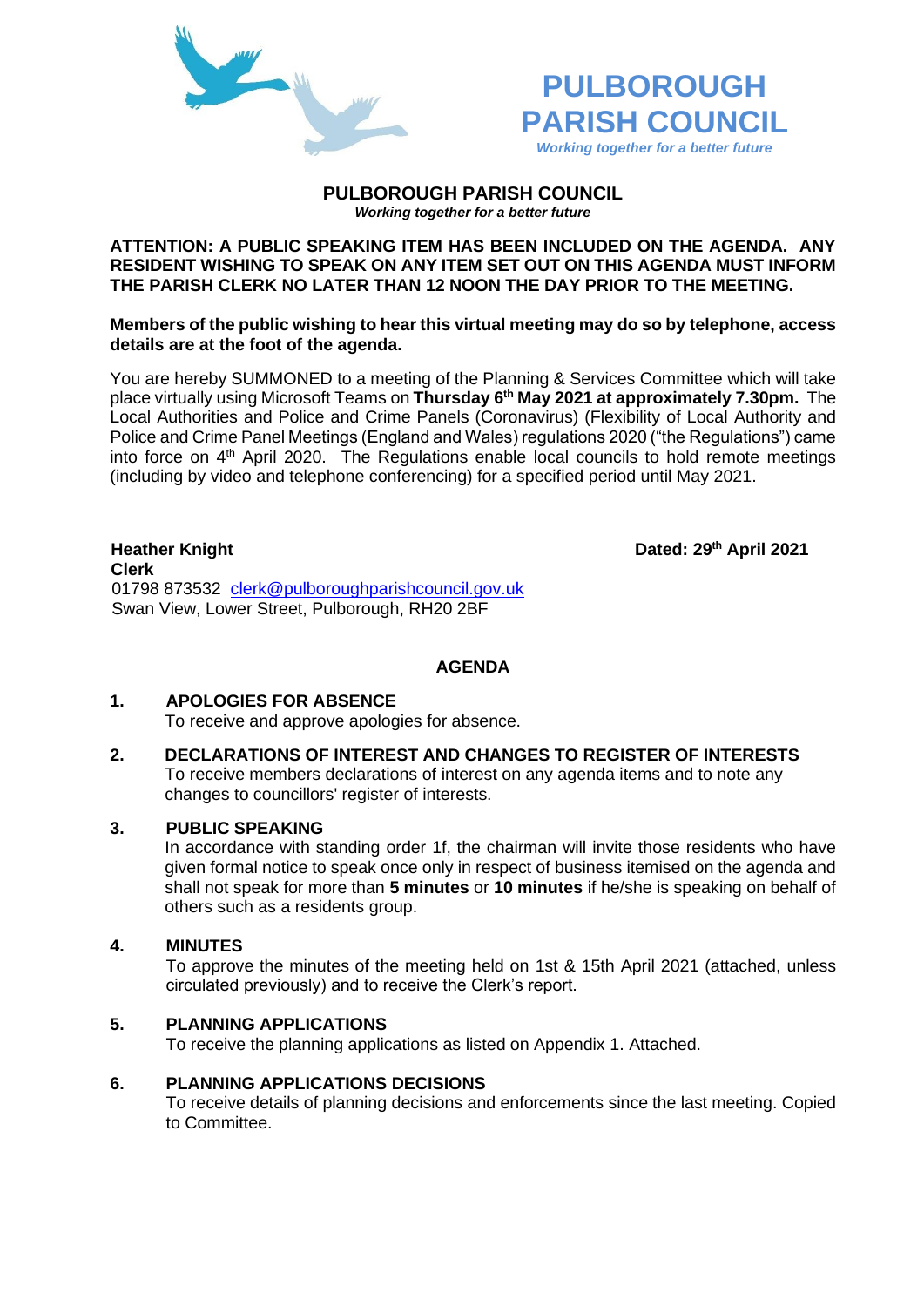#### **7. CORRESPONDENCE**

To note items of correspondence and to give guidance to the Clerk, where necessary, in responding.

#### **8. PAYMENTS**

To approve payments for signing (details to be circulated to members prior to meeting).

**MEMBERS OF THE PUBLIC WISHING TO HEAR THE MEETING LIVE SHOULD DIAL: 0203 8555316 (normal local call rate applicable)**

### **I.D. FOR THE MEETING: 502 696 831#**

**You will be asked your name and allowed audio access only unless you have preregistered to speak or are a Member of the Parish Council Meetings will be recorded for officer note taking purposes and destroyed on publication of Minutes**